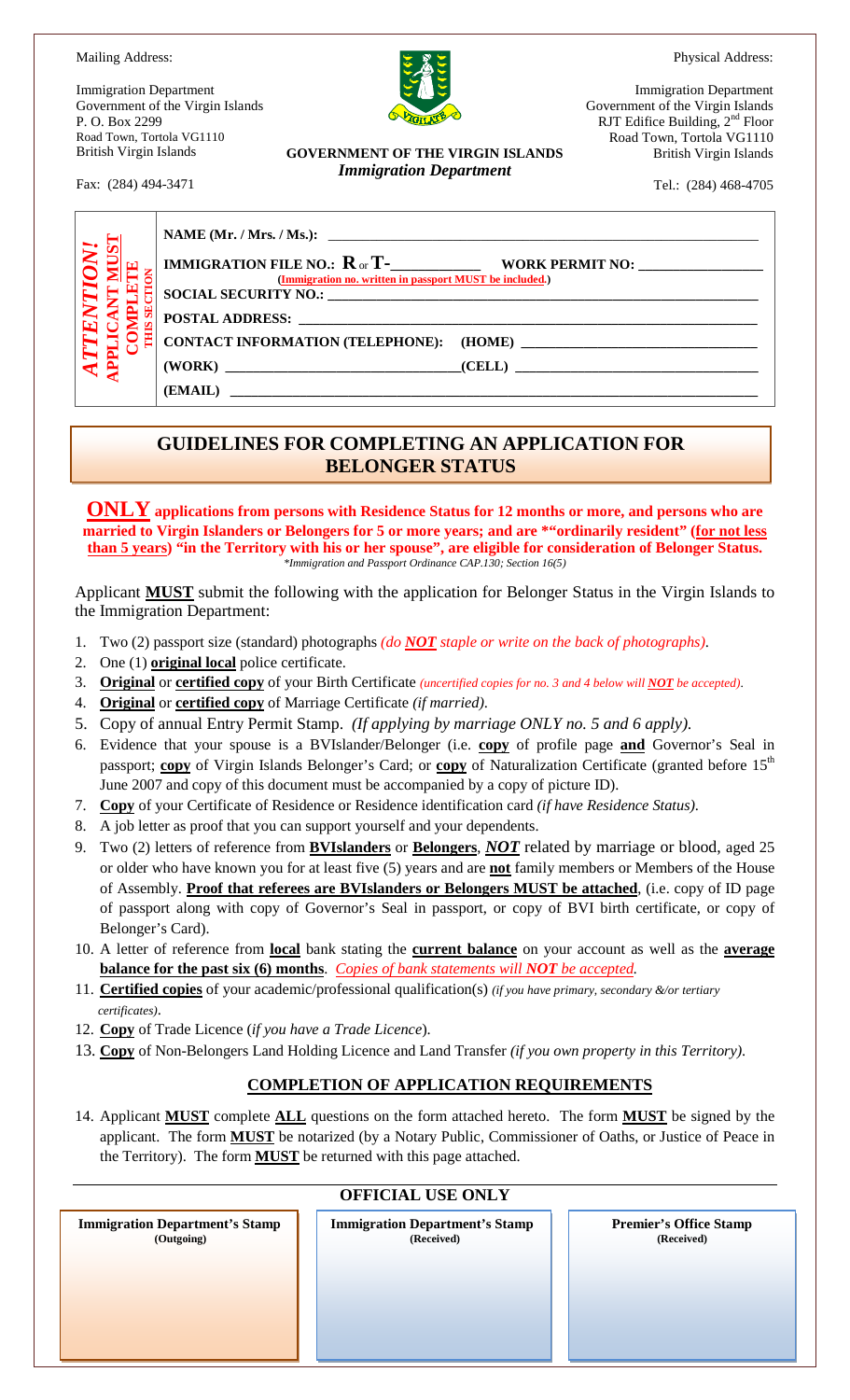

## **GOVERNMENT OF THE BRITISH VIRGIN ISLANDS**

### **FORM III** Reg. 8

# **Application for a Certificate that a Person Belongs to the Virgin Islands**

| 2. |                                                                                                                                                                                                                                      |
|----|--------------------------------------------------------------------------------------------------------------------------------------------------------------------------------------------------------------------------------------|
| 3. | Country of which applicant is now a citizen                                                                                                                                                                                          |
| 4. | Nationality at birth<br><u>Leadenborne and</u> the state of the state of the state of the state of the state of the state of the state of the state of the state of the state of the state of the state of the state of the state of |
|    | 5. Religious denomination                                                                                                                                                                                                            |
| 6. |                                                                                                                                                                                                                                      |
| 7. |                                                                                                                                                                                                                                      |
| 8. | Citizenship of father                                                                                                                                                                                                                |
| 9. |                                                                                                                                                                                                                                      |
|    | 10. Name of wife or (husband)                                                                                                                                                                                                        |
|    | 11. Citizenship and place of birth of wife (or husband)                                                                                                                                                                              |

12. Particulars of children as follows:-

| <b>Name</b> | Age | <b>Sex</b> | Citizenship | <b>Country</b><br>of Birth |
|-------------|-----|------------|-------------|----------------------------|
|             |     |            |             |                            |
|             |     |            |             |                            |
|             |     |            |             |                            |
|             |     |            |             |                            |
|             |     |            |             |                            |
|             |     |            |             |                            |

- 13. Passport Number, date and place of issue
- 14. Date passport expires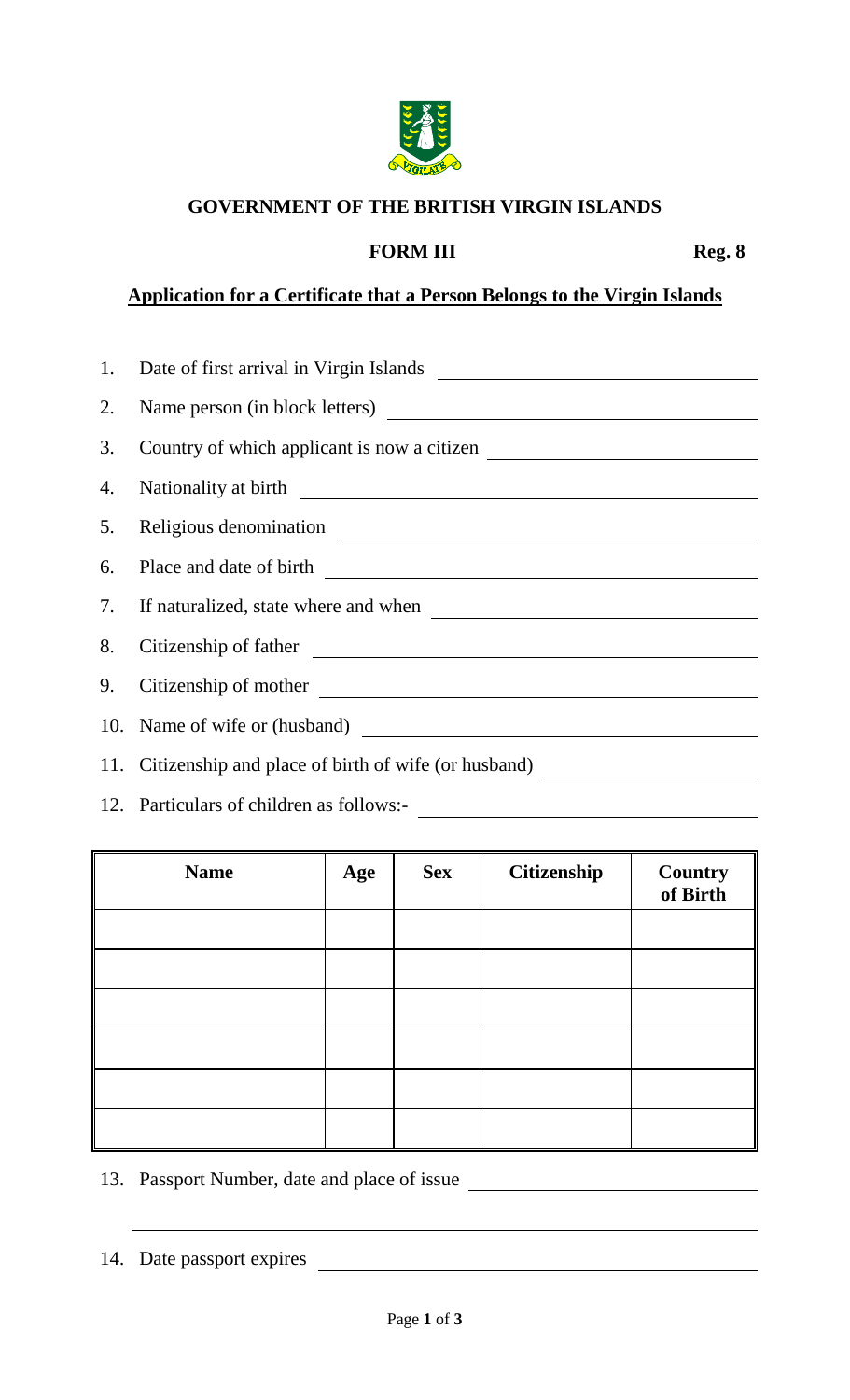15. Details of periods of residence in Virgin Islands 16. Present Address 17. Character references (Names and addresses of at least two) 18. Financial reference 19. Present Occupation 20. Normal Occupation (if not as above) 21. Is it desire to enter into business or take up employment? 22. If the answer to the above is in the affirmative, give full particulars. 23. Does the applicant own his/her own home in the Virgin Islands? (Note it is immaterial whether or not subject to mortgage). 24. Does the applicant own a home elsewhere, if so give particulars. 25. Has the applicant any other investments in the Virgin Islands? Particulars if these will assist the Board 26. Has the applicant been convicted by the courts? If so, details should be provided 27. Is the applicant now or has he been a member of any civic or charitable organization in the Virgin Islands? If so give particulars 28. Any other information which the applicant considers may be of assistance to the Board may be given